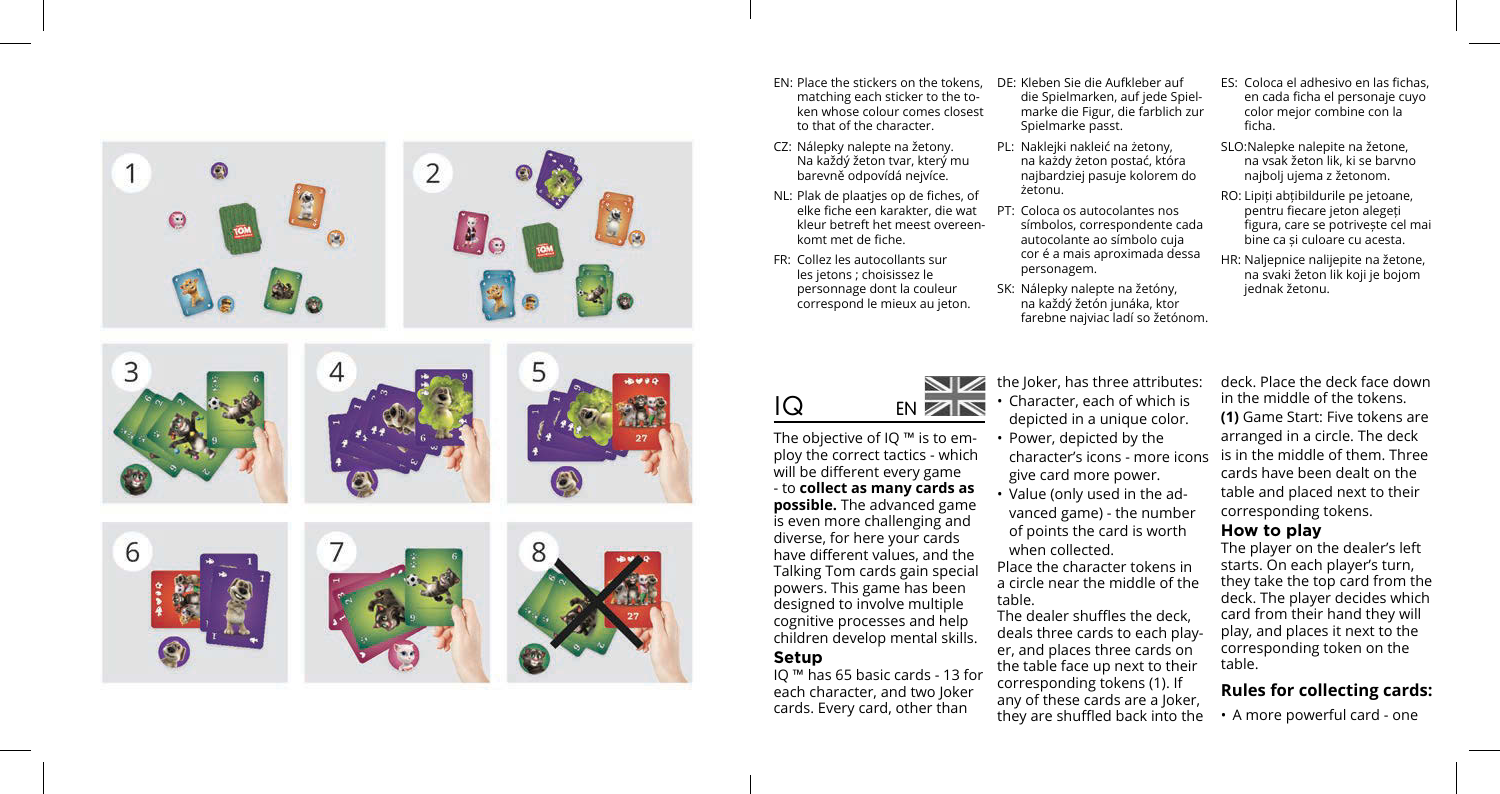with more icons - collects all the weaker cards.

- **Always leave your card and**  the rest, so you collect all of **all equal or more powerful cards next to the token.**
- Keep your collected cards beside you. Any player can count them at any time.
- The Joker collects all cards next to a token, including another Joker.

#### **Gameplay example**

**(2)** The game has already started; the cards are beside their character's token. We started with only three cards on the table in the beginning, but the players have been playing their cards next to the tokens of the corresponding character (even those without a card at the beginning). Cards of power one wait on the table until a player takes them with a more powerful card.

**(3)** If you play Tom's card of power two, you will only collect two cards with power one (with one icon), because you can only collect weaker cards. Leave the card of equal power (power two) and the card you have played next to the token. There will now be two Tom

cards with two icons each. **(4)** Your card is stronger than the cards and leave your card next to the token.

**(5)** and **(6)** The Joker is the strongest card in IQ™. When you play the Joker, you collect all cards by the token, and leave the Joker on the table. **(6)**  The game continues, and other players place their cards on the Joker by the token.

## **End of the game**

When the deck is empty, the game is over. The player who has collected the most cards wins. If multiple people are tied with the most amount of cards, the victory is shared.

## **ADVANCED GAME**

#### **The advanced game adds a few additional rules, and alters the scoring at the end of the game.**

Talking Tom's cards have a special rule: they can be played next to any token and can therefore collect weaker cards of any character. Example: There are several Talking Angela and one Talking Tom cards next to Angela's token that were previously played. You play Tom's card of power two next to Angela's token,

and collect all cards (Angela's and Tom's) of power one, but you must leave Angela's card of power two and the card you have just played. **(7)** The Joker can not be played next to the Tom token, and can not collect cards stacked there. **(8)** The advanced game ends either when one player collects cards totaling at least 27 points, or when the deck is empty.

Players will need to keep track of the points on their collected cards, but they can also keep track of other players' scores.

#### **Scoring**

Each card has a number of points in its right corner. When the game ends, the players count the points on their collected cards and subtract the points of the cards left in their hands.

A player must always subtract the Joker points if it is among the collected cards or in a player's hand.

The player with the highest number of points wins. If multiple people are tied with the most amount of points, the victory is shared.

You can download the score pad template from our website www.valueadgames.com

# IQ DE

Das Spielziel von IQ™ ist es unter Anwendung der passenden und besten Taktik – welche in jedem einzelnen Spiel völlig anders sein kann – **so viele Karten wie möglich zu sammeln.** Das Spiel für Fortgeschrittene ist dabei sogar noch fordernder und vielgestaltiger, denn in diesem haben deine Karten verschiedene Wertigkeiten, und die "Talking Tom" Karten erhalten diverse Spezialfähigkeiten. Dieses Spiel wurde entwickelt, um verschiedenste kognitive Prozesse anzuregen und zu fördern und Kindern im Allgemeinen dabei zu helfen, unterschiedlichste mentale Fertigkeiten zu entwickeln.

#### **Spielvorbereitungen:**

IQ™ umfasst 65 Basis-Karten – 13 Karten von jedem der Charaktere, sowie 2 Joker-Karten. Jede Karte, mit Ausnahme der Joker, hat 3 Attribute:

- Charakter; jeder abgebildet mit dessen jeweiliger (Kenn-) Farbe.
- Stärke; abgebildet durch die Symbole des jeweiligen Charakters – mehr Symbole geben einer Karte eine

#### höhere Stärke.

• Wertigkeit (nur im Spiel für Fortgeschrittene relevant); der jeweilige Punktewert einer Karte wenn eingesammelt. Platziere die Charakteren-Spielsteine kreisförmig in der Nähe der Mitte des Tisches bzw. Spielfelds. Der Kartengeber mischt das

Kartendeck, gibt jedem Spieler drei Karten, und platziert dann drei Karten aufgedeckt auf den Tisch, neben deren jeweiligen Charakteren-Spielsteinen (1). Sollte(n) unter letzteren (ein) Joker sein, werden diese sofort ins Deck zurückgemischt. Das Deck mit den restlichen Karten wird dann verdeckt in die Mitte der Charakteren-Spielsteine gelegt.

**(1)** Spielbeginn: 5 Spielsteine werden kreisförmig auf den Tisch gelegt. Das Deck befindet sich in deren Mitte. Drei Karten wurden aufgedeckt und zu ihren jeweiligen Spielsteinen gelegt.

# **Der Spielverlauf:**

Der Spieler zur Linken des Kartengebers beginnt. Während des Zuges eines Spielers, nimmt dieser die oberste Karte vom Deck. Der Spieler entscheidet nun, welche Karte von der Hand dieser ausspielen und neben den passenden Charakteren-Spielsteinen am Tisch ablegen möchte.

## **Grundregeln zum Sammeln von Karten:**

- Eine Karte mit größerer Stärke – eine mit mehr Symbolen – übertrumpft und nimmt alle schwächeren Karten.
- **Belasse deine Karte und alle Karten gleicher oder höherer Stärke neben dem Spielstein.**
- Behalte deine eingesammelten Karten neben dir. Jeder Spieler darf diese jederzeit zählen.
- Ein Joker sammelt ALLE Karten neben einem Spielstein ein, inklusive anderer Joker-Karten.

## **Beispiel zum Spielverlauf:**

**(2)** Das Spiel hat bereits begonnen; die Karten befinden sich bereits neben den jeweiligen Charakteren-Spielsteinen. Wir hatten mit nur 3 Karten am Tisch begonnen, aber die Spieler haben bereits all ihre Karten neben den Spielsteinen der passenden Charaktere abgelegt (sogar an jenen, welche zu Spielbeginn keine Karten angelegt hatten). Karten mit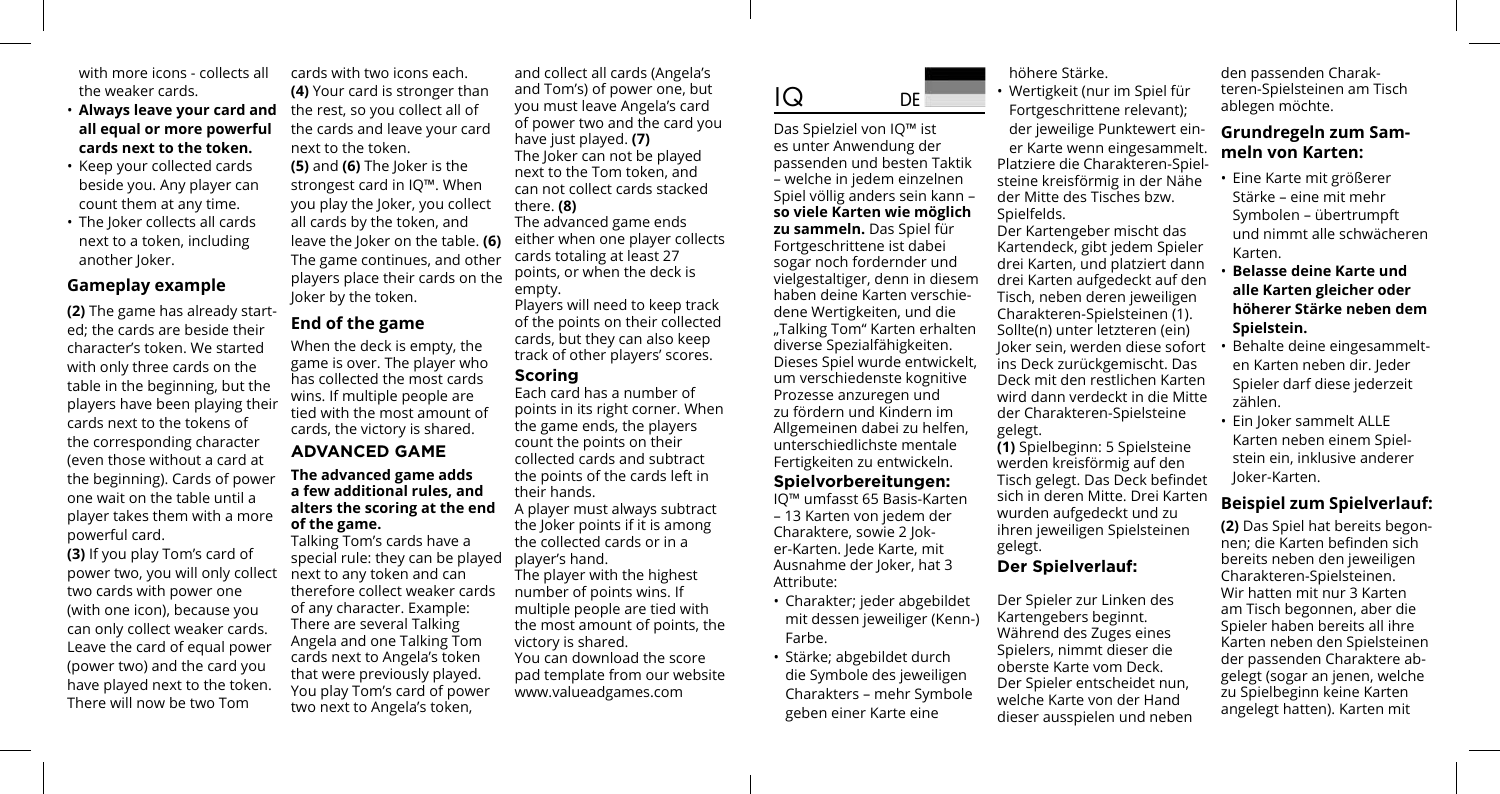einer Stärke von 1 warten auf dem Tisch, bis sie ein Spieler mit einer höherwertigen Karte einsammelt.

**(3)** Wenn du Toms Karte mit einer Stärke von 2 spielst, wirst **Das Spiel für Fortgeschrit**du nur zwei Karten mit einer Stärke von jeweils 1 (mit einem Symbol) einsammeln können, da man nur schwächere Karten einsammeln kann. Belasse die Karte mit gleicher Stärke (Stärke 2) und die gerade ausgespielte Karte auf dem Tisch, neben dem Spielstein. Dort befinden sich nun 2 "Tom-Karten" mit jeweils 2 Symbolen Karten von einem beliebigen (2 Stärke).

**(4)** Deine Karte ist stärker als Karten ein und belasse deine gerade gespielte Karte neben dem Spielstein.

**(5)** und **(6)** Der Joker ist die stärkste Karte in IQ™. Spielst du den Joker aus, sammelst du automatisch alle Karten neben dem Spielstein ein, wobei du den gerade gespielten Joker neben dem Spielstein belässt. **(6)** Das Spiel wird fortgesetzt und andere Spieler platzieren ihre Karten auf dem Joker neben dem Spielstein.

#### **Das Ende des Spiels:**

Sobald das Kartendeck leer ist, ist das Spiel zu Ende. Der Spieler, der die meisten Karten sammeln konnte, ist der

Sieger. Bei Gleichstand gibt es einen "geteilten Sieg". **SPIEL FÜR FORTGES-CHRITTENE:**

## **tene führt ein paar zusätzliche Spielregeln ein und verändert wie am Ende des Spiels Punkte gezählt und Gewinner bestimmt werden.**

alle anderen – sammle also alle etliche "Talking Angela" Karten, "Talking Tom" Karten haben eine spezielle Regel: Sie können neben jedem der Spielsteine platziert werden, und können so schwächere Charakter einsammeln. Beispiel: Es befinden sich sowie eine "Talking Tom" Karte neben Angelas Spielstein, welche zuvor ausgespielt wurden. Du spielst dann eine "Talking Tom" Karte mit einer Stärke von 2 neben Angelas Spielstein ab, was dir erlaubt alle Karten (die von Angela sowie die von Tom) mit einer Stärke von 1 einzusammeln. Du musst jedoch sowohl Angelas Karte mit Stärke 2, als auch die gerade abgespielte Karte am Spielstein abgelegt lassen. **(7)**

Der Joker kann nicht neben dem Tom-Spielstein abgelegt werden und kann dadurch auch nicht benutzt werden,

um dort abgelegte Karten einzusammeln. **(8)** Das Spiel für Fortgeschrittene endet entweder wenn ein Spieler Karten mit einem Gesamtwert von mindestens 27 Punkten angesammelt hat, oder wenn keine Karten mehr im Deck sind.

Spieler werden ihre Punktezahl während des laufenden Spiels notieren müssen, und dürfen sich zudem die Punktestände der anderen Spieler notieren.

## **Die Punktevergabe:**

Jede Karte hat einen Punktewert in ihrer rechten Ecke. Bei Spielende zählen die Spieler die Werte ihrer gesammelten Karten zusammen und subtrahieren dann die Werte der auf ihren Händen verbleibenden Karten davon.

Die Spieler müssen immer die Werte der Joker so diese sich in ihren Händen oder unter ihren gesammelten Karten befinden. Der Spieler mit der größten, totalen Punkteanzahl wird zum Sieger deklariert. Bei Gleichstand zwischen zwei oder mehreren Spielern gilt der Sieg als "geteilter Sieg". Du kannst dir die Punktezählblätter-Vorlage von unserer Website herunterladen: www. valueadgames.com.

IQ ES

El objetivo en IQ™ es emplear las tácticas correctas (que serán diferentes en cada partida) para conseguir el mayor número de cartas posible. El juego avanzado es incluso más desafiante, ya que las cartas tienen diferentes valores y las cartas de Talking Tom ganan poderes especiales. Este juego ha sido diseñado para englobar varios procesos cognitivos y ayudar a los niños a desarrollar sus aptitudes mentales.

#### **Preparación**

IQ™ tiene 65 cartas básicas: 13 por cada Personaje, y dos comodines. Todas las cartas, sin contar los comodines, tienen tres atributos:

- **Personaje**, cada uno representado en un color diferente.
- **Poder**, representado por los iconos del personaje. Cuantos más iconos tiene la carta, mayor es su poder.
- **Valor**, que refleja la cantidad de puntos que otorga la carta al conseguirla (solo en el juego avanzado).

Coloca las fichas de Personaje en un círculo en el centro de la mesa. Un jugador baraja el mazo, da tres cartas a cada ju-

gador y coloca tres cartas cara arriba en la mesa, al lado de las fichas correspondientes [1]. Si alguna de estas cartas es un comodín, se vuelve a barajar. Coloca el mazo cara abajo en el centro de las fichas. **(1)** Inicio del juego: cinco fichas se disponen en círculo, con el mazo en el centro. Se han colocado tres cartas en la mesa, al lado de sus fichas correspondientes

#### **Cómo jugar**

El jugador a la izquierda de quien repartió las cartas comienza a jugar. En su turno, cada jugador roba la primera carta del mazo, decide qué carta de su mano va a jugar y la coloca al lado de la ficha correspondiente en la mesa.

#### **Reglas para conseguir cartas:**

- Al jugar una carta, consigues todas las cartas con menos Poder (iconos) que ella.
- La carta jugada y todas las que tengan más Poder que ella se quedan al lado de la ficha.
- Mantén todas tus cartas conseguidas frente a ti. Cualquier jugador puede contarlas en cualquier momento Un comodín consigue todas las cartas al lado de cualquier

ficha, incluso otro comodín.

# **Ejemplo de juego:**

**(2)** El juego ya ha empezado, las cartas se encuentran al lado de la ficha correspondiente a su Personaje. Comenzamos con solo tres cartas en la mesa, pero los jugadores han jugado cartas de sus manos al lado de las fichas correspondientes (incluyendo a los que no tenían cartas ante ellos al comienzo del juego). Las cartas con Poder 1 se quedan en la mesa hasta que un jugador las consigue con una carta que tenga más Poder.

**(3)** Si juegas la carta de Tom con Poder 2, solo conseguirás dos cartas con Poder 1 (un solo icono), porque solo consigues las cartas con menos Poder que la tuya. Deja la carta con el mismo Poder que la tuya (Poder 2) y la carta que acabas de jugar al lado de la ficha. Ahora habrá dos cartas de Tom con dos iconos cada una. **(4)** Tu carta tiene más Poder que el resto, así que consigues todas las cartas y dejas la que acabas de jugar junto a la ficha.

**(5)** y **(6)** El comodín es la carta más potente en IQ™. Cuando juegas un comodín, consigues todas las cartas junto a la ficha y dejas el comodín en la mesa. **(6)** El juego sigue, y otros ju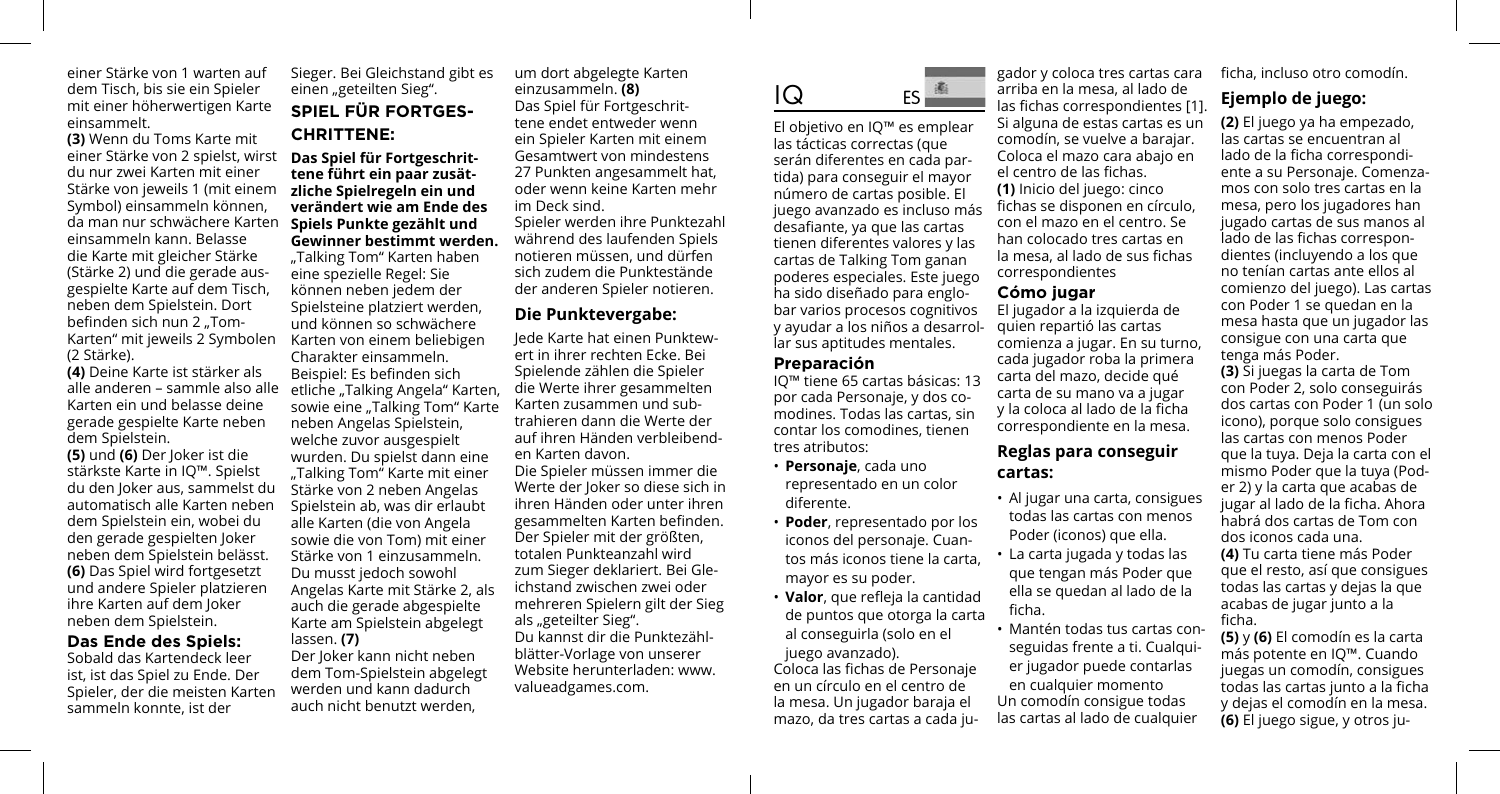gadores colocan sus cartas en el comodín al lado de la ficha.

# **Fin del juego**

Cuando se termina el mazo, acaba la partida. El jugador que ha conseguido más cartas es el ganador. Si varios jugadores empatan, ¡comparten la victoria!

### **JUEGO AVANZADO**

**El juego avanzado añade algunas reglas adicionales, y modifica el sistema de puntuación al final de la partida.**  Las cartas de Talking Tom tienen una regla especial: pueden ser jugadas al lado de cualquier ficha, por lo que puedes conseguir fichas con menos Poder de cualquier Personaje. Ejemplo: hay varias cartas de Talking Ángela y una de Talking Tom junto a la ficha de Ángela porque se jugaron anteriormente. Puedes jugar tu carta de Tom de Poder 2 al lado de la ficha de Ángela y conseguir todas las cartas (de Ángela y de Tom) de Poder 1, dejando la carta de Ángela de Poder 2 y la que acabas de jugar al lado de la ficha **(7)**. El comodín no puede jugarse al lado de la ficha de Tom, por lo que no puede conseguir cartas colocadas en ella. **(8)** El juego avanzado acaba cuando un jugador consigue

cartas por valor de 27 puntos, además de cuando se termina el mazo. Los jugadores tendrán que

saber cuántos puntos suman las cartas que han conseguido, pero también tendrán que estar al tanto de los puntuaciones del resto de jugadores.

# **Puntuación**

Cada carta presenta un número de puntos en su esquina derecha. Cuando la partida acaba, los jugadores suman los puntos de las cartas que han conseguido y restan los de las cartas que aún tengan en la mano.

Los jugadores siempre deben restar los puntos de los comodines, estén entre las cartas que han conseguido o entre las cartas de su mano. El jugador con más puntos gana la partida. Si varios jugadores tienen el mismo número de puntos, ¡comparten la victoria!

Puedes descargar el marcador de puntuación desde nuestra web: www.valueadgames.com



Le but dans IQ ™ est d'employer les bonnes tactiques, qui seront différentes dans chaque partie, pour **obtenir autant** 

**de cartes que possible.** Le jeu avancé est encore plus intéressant et varié : dans ce cas vos cartes ont différentes valeurs, et les cartes Talking Tom vous donnent des pouvoirs spéciaux. Ce jeu a été conçu pour inclure plusieurs processus cognitifs et aider les enfants à développer leurs capacités mentales.

## **Mise en place**

IQ ™ a 65 cartes de base : 13 pour chaque personnage, et deux cartes Joker. Chaque carte autre qu'un Joker a trois attributs :

- Personnage, chacun est représenté par une couleur unique.
- Puissance, indiqué par l'icône du personnage : plus d'icônes donnent à la carte plus de puissance.
- Valeur (utilisé uniquement en jeu avancé) : le nombre de points dont la carte est valorisée lors de sa collecte. Placer les jetons de personnages en cercle au centre de la table.

Le donneur mélange le paquet de cartes, donne trois cartes à chaque joueur, puis place trois cartes face visible sur la table à côté de chaque jeton correspondant(1). Si l'une de ces cartes est un

Joker, elle est re-mélangée dans le paquet. Placer le paquet face cachée au milieu des jetons.

**(1)** Mise en place de départ : 5 jetons sont placés en cercle. Le paquet est placé au milieu. Trois cartes ont été distribuées sur la table et placées respectivement à côté des jetons correspondants.

#### **Comment jouer**

Le joueur à la gauche du donneur commence. A son tour, chaque joueur pioche la carte supérieure du paquet. Le joueur décide quelle carte de sa main il va jouer, et la place à côté du jeton correspondant sur la table.

# **Règles pour les cartes en main :**

- Une carte plus puissante (avec plus d'icônes) prend toutes les cartes plus faibles.
- Laissez toujours votre carte, et toutes les cartes de puissances supérieures ou égales à côté du jeton.
- Gardez les cartes collectées vers vous. Un joueur doit pouvoir les compter en tout temps.
- Le Joker collecte toutes les cartes à côté d'un jeton, y

compris d'autres Jokers.

# **Exemples de jeu**

**(2)** Le jeu a déjà démarré; les cartes sont à côté du jeton de leur personnage. On a commencé avec juste trois cartes sur la table au début, mais les joueurs ont joué leurs cartes à côté des jetons correspondant aux personnages (y compris ceux sans carte au début). Les cartes de puissance 1 attendent sur la table jusqu'à ce qu'un joueur les prenne avec une carte plus puissante. **(3)** Si vous jouez la carte Tom de puissance 2, vous collecterez seulement deux cartes de puissance 1 (avec une seule icône), car vous ne pouvez collecter que des cartes plus faibles. Laissez les cartes de puissance égale ou supérieure et la carte que vous venez de jouer à côté du jeton. Il y aura maintenant deux cartes à deux icônes chacune à côté de Tom. **(4)** Votre carte est plus forte que tout le reste, donc vous collectez toutes les cartes et laissez la vôtre à côté de ce jeton.

**(5)** et **(6)** le Joker est la carte la plus puissante dans IQ™.

Quand vous jouez un Joker, vous collectez toutes les cartes qui sont à côté du jeton, et vous laissez le Joker sur la table. **(6)** Le jeu continue, et les autres joueurs placent leurs cartes sur le Joker à côté du jeton.

## **Fin du jeu**

Quand le paquet est épuisé, le jeu se termine. Le joueur qui a collecté le plus de cartes gagne. En cas d'égalité, la victoire est partagée.

# **JEU AVANCÉ**

Le jeu avancé ajoute quelques règles additionnelles, et modifie le calcul du score à la fin du jeu.

Les cartes Talking Tom one une capacité spéciale : elles peuvent être placées à côté de n'importe quel jeton et peuvent néanmoins collecter les cartes plus faibles de n'importe quel personnage. Exemple: il y a plusieurs cartes Talking Angela et une carte Talking Tom à côté du jeton Angela, qui a été joué précédemment. Vous jouez une carte Tom de puissance 2 à côté du jeton d'Angela, et collectez toutes les cartes (Angela et Tom) de puissance 1, mais vous devez laisser la carte Angela de puissance 2 et la carte que vous venez de jouer. **(7)**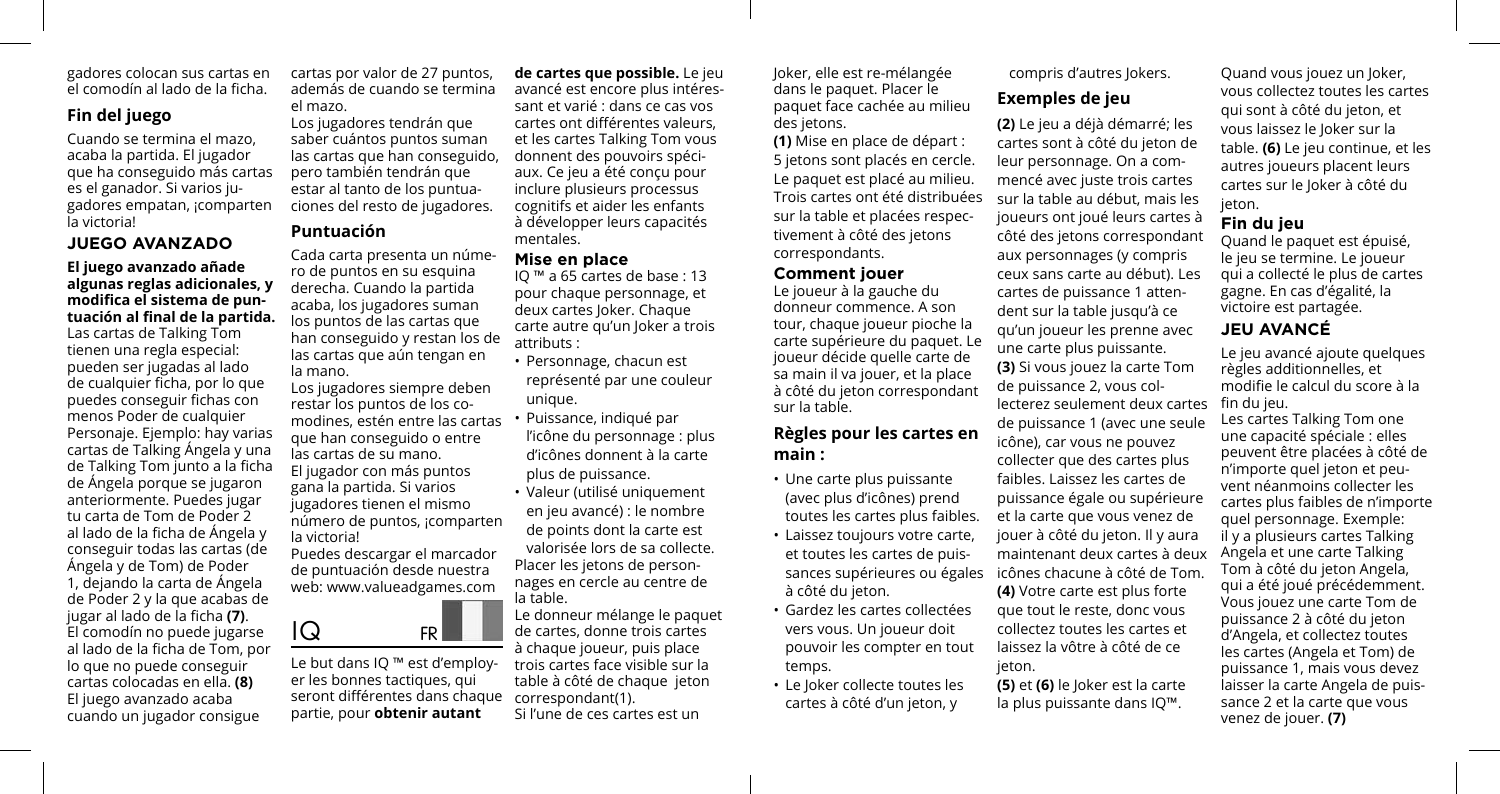Le Joker ne peut pas être joué à côté du jeton Tom, et ne peut pas collecter les cartes qui sont cartas possível. O jogo avançaempilées ici. **(8)**

Le jeu avancé se termine soit quand un joueur collecte des cartes et totalise au moins 27 points, soit quand le paquet est épuisé.

Les joueurs doivent donc faire un suivi des points dans les cartes collectées, mais doivent aussi surveiller le score des autres joueurs.

#### **Score**

Chaque carte a un nombre de points dans le coin droit. Quand le jeu se termine, les joueurs comptent les points sur les cartes collectées, et déduisent les points des cartes qu'ils ont encore en main. Un joueur doit toujours déduire les points du Joker s'il fait partie des cartes collectées ou dans sa main.

Le joueur avec le plus de points gagne. En cas d'égalité, la victoire est partagée. Vous pouvez télécharger des modèles de fiche de score sur notre site www.valueadgames. com



O objetivo do jogo IQ ™ é utilizar as táticas corretas – que

serão diferentes em cada jogo – para recolher o máximo de do é ainda mais desafiante e diversificado, pois as cartas terão diferentes valores, e as cartas do Talking Tom ganham poderes especiais. Este jogo foi criado de forma a envolver múltiplos processos cognitivos e assim ajudar as crianças a desenvolver as suas capacidades intelectuais.

#### **Preparação**

O IQ ™ tem 65 cartas básicas – 13 para cada personagem, e duas cartas de Joker. Cada carta, excepto o Joker, tem três atributos:

- **Personagem**, cada qual representada por uma cor única.
- **Poder**, representado pelos ícones da personagem – mais ícones dão mais poder à carta.
- **Valor** (apenas usado no jogo avançado) – o número de pontos que a carta vale quando for recolhida.
- Colocam-se as fichas de personagem em círculo no centro da mesa.

O dador baralha as cartas, dá três cartas a cada jogador, e coloca três cartas na mesa, de face para cima, próximas das personagens correspondentes (1). Se alguma dessas cartas for um Joker, ela é rebaralhada no baralho. Coloca-se o baralho, de face para baixo, no centro do círculo de fichas de personagem.

**(1)** Início do jogo: Cinco fichas são dispostas em círculo. O baralho está no meio delas. Três cartas foram colocadas na mesa e colocadas junto às fichas correspondentes.

#### **Como jogar**

O jogador à esquerda do dador começa. No seu turno, o jogador tira a carta no topo do baralho e coloca-a na sua mão. O jogador decide então que carta da sua mão irá jogar, e coloca-a na mesa junto à ficha de personagem correspondente.

## **Regras para recolher cartas:**

- uma carta mais poderosa uma que tenha mais ícones – recolhe todas as cartas mais fracas.
- a carta jogada é sempre deixada junto à ficha de personagem, bem como as cartas de poder igual ou superior que já lá se encontram.
- os jogadores mantêm as cartas recolhidas junto a si.

Qualquer jogador pode contá-las a qualquer altura.

• o Joker recolhe todas as cartas junto a uma ficha de personagem, incluindo outro Joker.

## **Exemplo de jogo**

**(2)** O jogo já começou; as cartas estão junto às respetivas fichas de personagem. O jogo começou com apenas três cartas na mesa, mas os jogadores têm estado a jogar cartas junto às fichas de personagem correspondentes (incluindo as que não tinham cartas no início). Cartas com apenas um ícone ficam na mesa até que um jogador as recolha usando uma carta mais poderosa. **(3)** Se jogar uma carta do Tom com dois ícones, irá recolher as duas cartas com apenas um ícone, pois só é possível recolher cartas mais fracas. Deixe a carta com dois ícones e a carta que foi jogada junto à ficha. Ficarão agora duas cartas com dois ícones cada.

**(4)** A sua carta é mais forte do que as duas na mesa, por isso recolhe as duas e deixa a carta jogada junto à ficha.

**(5)** e **(6)** O Joker é a carta mais forte no IQ ™. Quando o Joker é jogado, o jogador recolhe todas as cartas junto à ficha, deixando o Joker no seu lugar.

**(6)** O jogo continua, e todas as cartas jogadas que correspondam a esta ficha são colocadas por cima do Joker.

## **Final do jogo**

Quando o baralho acabar, o jogo termina. O jogador que tiver recolhido mais cartas vence. Em caso de empate a vitória é partilhada por esses jogadores.

# **JOGO AVANÇADO**

#### **O jogo avançado adiciona algumas regras, e altera a pontuação no final do jogo.**

As cartas do Talking Tom têm uma regra especial: elas podem ser jogadas junto a qualquer ficha de personagem e podem assim recolher cartas mais fracas de qualquer personagem. Exemplo: Existem várias cartas da Talking Angela e uma carta do Talking Tom, que foram jogadas previamente junto à ficha da Angela. O jogador ativo joga uma carta do Tom com dois ícones junto à ficha da Angela, e recolhe todas as cartas (da Angela e do Tom) com um ícone, mas terá de deixar as cartas da Angela com dois ícones e a carta que acabou de jogar. **(7)** O Joker não pode ser jogado junto à ficha do Tom, e portanto não pode recolher cartas junto a essa mesma ficha. **(8)** O jogo avançado termina

quando um jogador recolher cartas num total de 27 pontos, ou quando acabar o baralho. Os jogadores necessitam assim de controlar os pontos nas suas cartas, mas também podem controlar os pontos dos adversários. Pontuação

Cada carta tem um número de pontos no seu canto inferior direito. Quando o jogo termina, os jogadores contam os pontos nas suas cartas e subtraem os pontos das cartas que ficaram na sua mão. O jogador terá de subtrair sempre os pontos da carta Joker se ela estiver na sua mão ou entre as cartas por si recolhidas.

O jogador com o maior número de pontos vence. Em caso de empate, esses jogadores partilham a vitória. Poderá descarregar o modelo de tabela de pontuação da nossa página em www.valueadgames.com



Het doel van IQ™ is om met de juiste strategieën – die elk spel weer anders zullen zijn –**zoveel mogelijk kaarten te verzamelen.** Het gevorderde spel is zelfs nog uitdagender en gevarieerder, want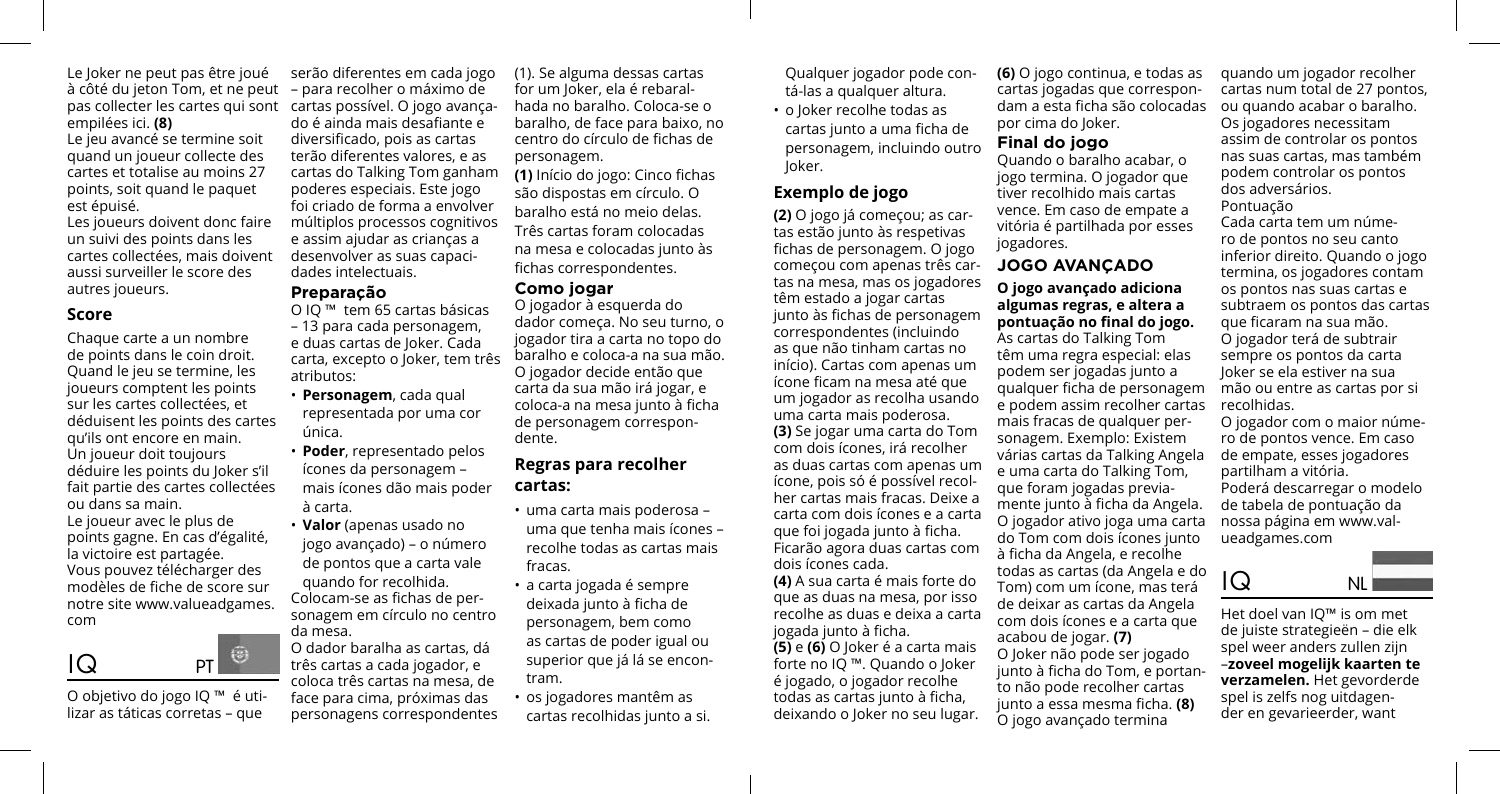hier hebben je kaarten een verschillende waarde, en krijgen de Talking Tom-kaarten bijzondere eigenschappen. In dit spel komen meerdere cognitieve processen aan bod en het helpt kinderen bij het ontwikkelen van hun mentale vaardigheden.

#### **Voorbereiding**

IQ™ telt 65 basiskaarten – 13 voor elk karakter – en twee Jokers. Op de Jokers na heeft elke kaart drie kenmerken:

- Karakter, elk afgebeeld met een unieke kleur.
- Sterkte, aangeduid door de pictogrammen naast het karakter: meer pictogrammen wijzen op een sterkere kaart.
- Waarde (enkel gebruikt in het gevorderde spel): het aantal punten dat een verzamelde kaart waard is.

Leg de karakterfiches in een cirkel in het midden van de tafel.

De deler schudt de kaarten, deelt drie kaarten uit aan elke speler en legt drie kaarten open op tafel naast hun overeenkomstige fiches (1). Als één van deze kaarten een Joker is, wordt deze terug tussen de stapel gestoken. Leg de stapel gedekt in het midden van de fiches.

**(1)** Begin van het spel: vijf fiches worden in een cirkel gelegd. De stapel kaarten ligt in het midden. Drie kaarten zijn uitgedeeld aan tafel en naast de overeenkomstige fiches gelegd.

# **Spelverloop**

De speler links van de deler begint. Wanneer een speler aan de beurt is, neemt hij de bovenste kaart van de stapel. De speler beslist welke kaart uit zijn hand hij wil spelen, en legt deze naast de overeenkomstige fiche op tafel.

# **Regels voor het verzamelen van kaarten:**

- Een sterkere kaart één met meer pictogrammen – slaat al de zwakkere kaarten.
- **Laat jouw kaart en alle gelijkwaardige of sterkere kaarten altijd naast de fiche liggen.**
- Bewaar je verzamelde kaarten naast je. Elke speler kan ze op elk moment tellen.
- Met een Joker verzamel je alle kaarten van een fiche, met inbegrip van een andere Joker.

# **Spelvoorbeeld**

**(2)** Het spel is al begonnen;

de kaarten liggen naast hun karakterfiche. We zijn begonnen met slechts drie kaarten op tafel, maar de spelers hebben hun kaarten afgelegd naast de overeenkomstige karakterfiches (zelfs diegenen zonder kaart in het begin). Kaarten met sterkte één blijven op de tafel totdat een speler met een sterkere kaart ze neemt.

**(3)** Je kan enkel zwakkere kaarten verzamelen: als je de Tom-kaart met sterkte twee aflegt, kan je maar twee kaarten met sterkte één (met één pictogram) verzamelen. Leg de kaart met gelijke sterkte (sterkte twee) en de kaart die je gespeeld hebt naast de fiche. Er zullen nu twee Tom-kaarten zijn met elk twee pictogrammen.

**(4)** Je kaart is sterker dan de rest, dus je verzamelt alle kaarten en legt jouw kaart naast de fiche.

**(5)** en **(6)** De Joker is de sterkste kaart van IQ™. Als je de Joker speelt, verzamel je alle kaarten bij de fiche, en laat je de Joker op tafel. (6) Het spel gaat verder, en andere spelers leggen hun kaarten op de Joker

## bij de fiche.

# **Einde van het spel**

Als de stapel op is, is het spel afgelopen. De speler die de meeste kaarten verzameld heeft, wint. Bij gelijkspel wordt de overwinning gedeeld.

**GEVORDERD SPEL**

#### **In het gevorderde spel komen er een aantal regels bij, en verandert de puntentelling op het einde van het spel.**

Talking Tom-kaarten hebben een speciale eigenschap: ze kunnen gespeeld worden naast om het even welke fiche en daardoor kunnen ze zwakkere kaarten van eender welk karakter verzamelen. Voorbeeld: bij Angela's fiche zijn er verschillende kaarten van Talking Angela en één van Talking Tom voordien afgelegd. Je speelt de Tom-kaart met sterkte twee naast Angela's fiche, en verzamelt alle kaarten (die van Angela en Tom) van sterkte één, maar je moet de Angela-kaart met sterkte twee laten liggen net als de kaart die je zojuist hebt afgelegd. **(7)** De Joker mag niet afgelegd worden naast de fiche van Tom, en kan de kaarten die daar liggen niet verzamelen. **(8)**

Het gevorderde spel eindigt

wanneer één speler kaarten verzameld heeft ter waarde van minstens 27 punten, of wanneer de stapel op is. Spelers moeten de punten op hun verzamelde kaarten bijhouden, maar ze kunnen ook de punten van de andere spelers bijhouden.

# **Puntentelling**

Op elke kaart staan punten (zowel rechtsonder als linksboven). Op het einde van het spel tellen de spelers de punten op hun verzamelde kaarten. De punten van de overgebleven kaarten in hun hand worden hiervan afgetrokken. De Jokerpunten moeten altijd afgetrokken worden, zowel bij de verzamelde kaarten als bij de kaarten in je hand. De speler met de meeste punten wint. Bij gelijkspel wordt de overwinning gedeeld. Je kan de template voor de puntentelling downloaden van onze website www.valueadgames.com.



Celem gry IQ ™ jest zastosowanie efektywnej taktyki – w każdej grze innej – by zdobyć jak najwięcej kart. Wariant zaawansowany jest jeszcze bardziej wymagający i róż-

norodny, gdyż karty mają w nim dodatkowo swoje wartości, a karty Talking Toma zyskują specjalny efekt. Gra została zaprojektowana, by angażować różne procesy poznawcze i pomagać dzieciom w rozwoju umiejętności umysłowych.

#### **Przygotowanie**

Gra IQ ™ składa się z 65 kart podstawowych - po 13 na każdą postać, oraz dwóch kart Jokerów. Każda karta posiada trzy cechy (poza Jokerem, który nie jest Postacią i nie posiada własnego koloru):

- Postać, posiadającą swój własny kolor.
- Siłę, przedstawioną jako symbole postaci – więcej symboli to większa siła.
- Wartość (tylko w wariancie zaawansowanym), czyli liczbę punktów otrzymywana za zdobycie karty.

Żetony postaci należy ułożyć w okręgu, zostawiając w środku miejsce na talię kart. Należy wybrać rozdającego. Rozdający tasuje karty, rozdaje po trzy każdemu graczowi, następnie ciągnie dodatkowo trzy karty i umieszcza je (awersem do góry) przy żetonie odpowiadającym danej karcie (1). Jeśli któraś z odkrytych kart to Joker, należy wtasować go z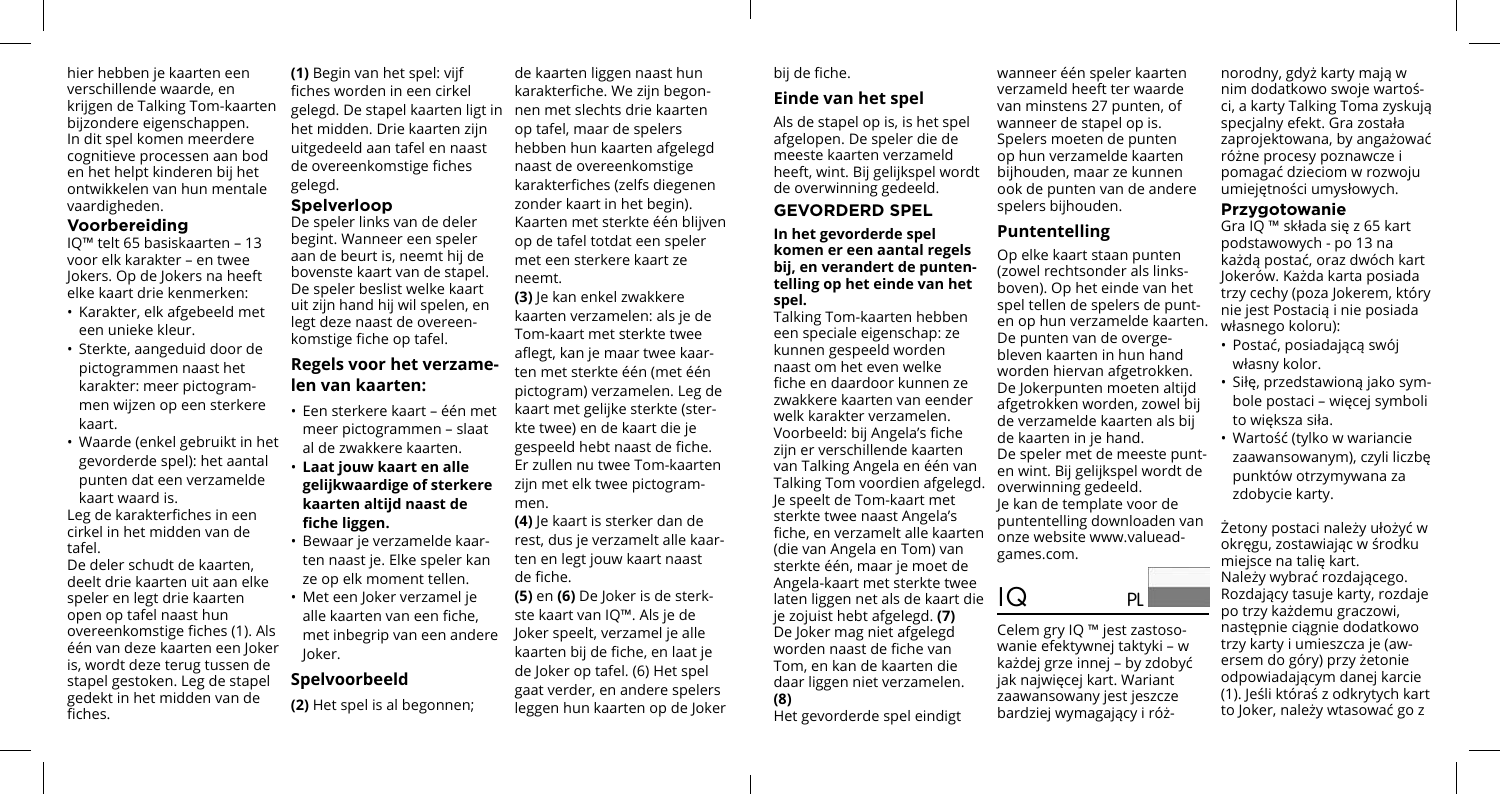powrotem do talii. Talię należy umieścić zakrytą (awersem do dołu) w środku okręgu utworzonego przez żetony postaci. **(1)** Początek gry: Pięć żetonów ułożonych w okrąg, talia w środku. Trzy karty zostały umieszczone przy "swoich" żetonach (żeton z takim samym obrazkiem jak karta).

#### **Przebieg gry**

Grę zaczyna gracz po lewej stronie rozdającego. W swojej turze, gracz dobiera wierzchnią kartę z talii na środku. Następnie gracz wybiera spośród kart posiadanych w ręku kartę do zagrania i umieszcza ją przy odpowiadającym jej żetonie.

## **Zasady zdobywania kart:**

- Mocniejsza karta (karta z większa liczbą symboli), zbiera wszystkie słabsze karty.
- **Swoją zagraną kartę oraz wszystkie karty o tej samej lub większej sile, co zagrana karta, należy pozostawić przy żetonie.**
- Gracz powinien trzymać swoje zebrane karty w widocznym miejscu, tak by pozostali gracze w każdym momencie mogli policzyć ile ich posiada oraz ich łączną wartość.
- Joker zbiera wszystkie karty

umieszczone obok żetonu, także drugiego Jokera, jeśli jest wśród nich.

# **Przykład rozgrywki**

**(2)** Gra w toku; karty widoczne przy odpowiadających im żetonach. Na początku przy żetonach były tylko trzy karty, teraz widać ich więcej, gdyż gracze zdążyli już zagrać trochę kart i umieścić je przy żetonach (także przy tych, przy których na początku gry nie było jeszcze żadnych kart). Karty z siłą "jeden" pozostają w grze, aż jakiś gracz zbierze je, zagrywając silniejszą kartę. **(3)** Jeżeli zagrasz kartę Toma (która ma siłę "dwa"), zbierzesz jedynie dwie karty (te z siłą "jeden", z jednym symbolem), ponieważ możesz zebrać jedynie słabsze karty (o mniejszej sile). Zostawiasz przy żetonie kartę o tej samej sile, co zagrana karta ("dwa"). Zostawiasz także swoją zagraną kartę. Po Twojej turze będą tam dwie karty Toma, każda o sile "dwa" (z dwoma symbolami). **(4)** Twoja karta jest silniejsza niż pozostałe, więc zbierasz je wszystkie. Zostawiasz przy żetonie zagraną kartę.

**(5)** i **(6)** Joker to najsilniejsza karta w grze IQ™. Kiedy zagrasz Jokera, zbierasz wszystkie karty, które znajdują się przy żetonie, pozostawiając tam Jokera. (6) Gra toczy się dalej – Joker zostaje przy żetonie, a kolejni gracze umieszczają tam swoje karty.

## **Koniec gry**

Gra kończy się, gdy talia zostanie wyczerpana (nie będzie już kart do dociągnięcia). Gracz, który zdobył najwięcej kart, wygrywa. Jeśli więcej niż jeden gracz ma najwięcej kart (jest remis), ci gracze dzielą się zwycięstwem.

#### **Wariant zaawansowany Wariant zaawansowany ma kilka dodatkowych reguł i zmienia nieco punktację i warunki zwycięstwa na koniec gry.**

Karty Talking Toma zyskują specjalną zasadę: mogą być zagrane przy dowolnym żetonie i tym samym mogą zebrać słabsze karty dowolnej postaci. Przykład: Zagrano wcześniej kilka kart Talking Angeli i jedną kartę Talking Toma przy żetonie Angeli. Zagrywasz kartę Toma z siłą "dwa" przy żetonie Angeli i zbierasz wszystkie karty (Angeli i Toma) z siłą "jeden", ale musisz zostawić

kartę Angeli z siłą "dwa" oraz, oczywiście, zagraną kartę. **(7)** Joker nie może być zagrany przy żetonie Toma i tym samym nie może zbierać kart, które tam się znajdują. **(8)** Gra kończy się, gdy talia zostanie wyczerpana (nie będzie już kart do dociągnięcia) lub gdy jeden z graczy zbierze karty o łącznej wartości 27 punktów lub więcej.

Gracze powinni pamiętać swój aktualny wynik (wartość zebranych kart), a znajomość aktualnego wyniku innych graczy może im pomóc podjąć dobrą decyzję.

## **Punktacja**

Każda karta ma wartość, wyrażoną w liczbie punktów (w prawym górnym i lewym dolnym rogu). Gdy gra się kończy, gracze zliczają punkty na swoich zebranych kartach (a nie dodaje, jak w przypadku pozostałych kart).) i od sumy odejmują łączną wartość kart, które pozostały im w ręku. Jeśli wśród zebranych kart jest Joker, jego wartość się odejmuje (a nie dodaje, jak pozostałe karty).

Gracz z największą liczbą punktów, wygrywa. Jeśli więcej niż jeden gracz ma najwięcej punktów (jest remis), ci gracze dzielą się zwycięstwem. Na naszej stronie - www.

valueadgames.com - udostępniamy do pobrania szablon do punktacji.



Cilj igre IQ ™ je najti pravo taktiko – ki je drugačna v vsaki igri – in pobrati čim več kart. Napredna igra je bolj raznolika in zahtevna, saj imajo karte različne vrednosti, karte Talking Toma pa dobijo posebno lastnost. Igro IQ ™ smo načrtovali tako, da vključuje različne miselne procese in zato pripomore k boljšemu umskemu razvoju otrok.

#### **Začetek igre**

IQ ™ ima 65 osnovnih kart – 13 za vsak lik – in dva Jokerja. Vse karte, razen Jokerja, imajo tri lastnosti:

- Lik, ki ga označuje barva.
- Moč, ki jo določa število
- likovih ikon. Več ikon kot ima karta, večja je njena moč.
- Vrednost (ta lastnost se uporablia samo v napredni igri). ki določa število točk. Dobi jih

igralec, ki je karto pobral. Žetone likov položite v krogu

na sredino mize. Delilec zmeša karte in jih razdeli – tri vsakemu igralcu in tri na mizo. Karte na mizi igralci položijo k žetonu svojega lika (1). Če je katera od teh kart Jok-

er, jih vrnite v kupček kart, ki jih delilec nato znova premeša. Kupček postavite s slikami navzdol na sredino žetonov.

**1.** Začetek igre: Pet žetonov je položenih v krog in kupček je med njimi. Tri karte, ki smo jih dali na mizo, so ob žetonih nijhovih likov.

# **Poteza**

Prvi igra igralec, levo od delilca. Ko ste na potezi, vzemite zgornjo karto s kupčka. Izberite karto, ki jo želite odložiti, in jo odložite k žetonu lika na karti.

# **Pravila za pobiranje kart z mize:**

- Močnejša karta takšna, ki ima več ikon – pobere vse šibkejše karte pri žetonu.
- Karta, ki ste jo odložili, in vse močnejše ali enako močne karte vedno ostanejo na mizi.
- Pobrane karte položite k sebi, vsak igralec jih lahko prešteje.
- Joker pobere vse karte ob enem žetonu, tudi drugega Jokerja.

### **Primeri igre**

**(2)** Igra se je že začela, karte so ob pripadajočih žetonih. Začeli ste s samo tremi kartami, toda igralci so že odlagali svoje karte k žetonom (tudi k tistim,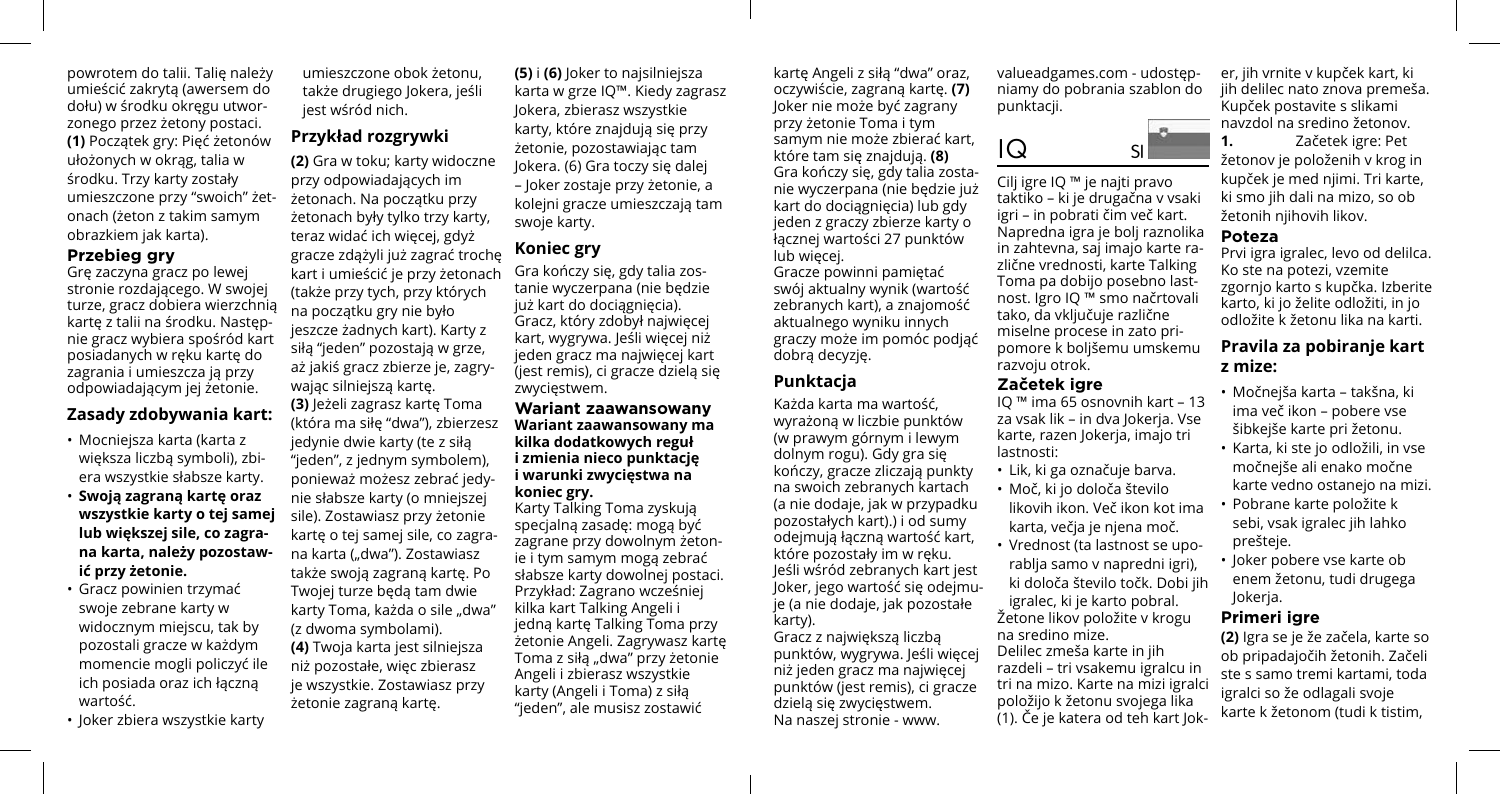ki ob začetku igre še niso imeli karte). Karte z močjo ena (s po eno ikono) čakajo na mizi, dokler jih ne pobere igralec z močnejšo karto.

**(3)** Če odložite Tomovo karto moči dve (s po dvema ikonama), poberete samo obe Tomovi karti moči ena, saj lahko poberete le šibkejše karte. Karta enake moči (dve) in karta, ki ste jo odložili, ostaneta ob žetonu. Na mizi sta zdaj dve Tomovi karti moči dve (z dvema ikonama).

**(4)** Vaša karta je močnejša od ostalih, zato poberete vse karte ob žetonu in tam pustite svojo karto.

**(5) in (6)**, Joker je najmočnejša karta v igri IQ ™. Ko odložite Jokerja, poberete vse karte in pustite Jokerja na mizi. (6) Igra se nadaljuje in igralci polagajo svoje karte k Jokerju ob žeton.

## **Konec igre**

Igre je konec, ko je kupček prazen. Zmaga igralec, ki je pobral največ kart. Če ima več igralcev enako število kart, si delijo zmago.

## **NAPREDNA IGRE**

Napredna igra ima nekaj novih pravil, spremeni se tudi točkovanje.

Tomove karte odlagate po posebnem pravilu: odlagate jih lahko h kateremu koli žetonu in tako pobirate šibkejše karte vseh likov. Primer: Ob žetonu Talking Angele je nekaj Angelinih kart in ena Tomova karta. Če k temu žetonu odložite Tomovo karto moči dve, poberete vse karte moči ena (Angeline in Tomove), vendar morate na mizi pustiti Angeline karte moči dve in karto, ki ste jo ravnokar odložili. (7) Jokerja ne morete odložiti k

Tomovemu žetonu, torej z njim ne morete pobirati kart, ki so položene tukaj. (8) Napredne igre je konec, ko eden od igralcev zbere vsaj 27 točk, ali ko je kupček prazen. Igralci morajo spremljati svoje število točk, prav tako pa lahko preštejejo točke drugih igralcev.

# **Točkovanje**

Vsaka karta ima v desnem kotu število točk, ki jih prinaša. Ko je igre konec, seštejte točke svojih kart in od te vrednosti odštejte točke kart, ki so vam ostale v roki. Vrednost Jokerja (27 točk) se vedno odšteje, če vam ostane v roki, ali če ga poberete. Igralec z največ točkami zmaga. Če ima več igralcev enako število točk, si zmago delijo. Z naše spletne strani www.

valueadgames.com si lahko prenesete in natisnete predlogo za točkovanje.

IQ HR

Cilj igre IQ je pravom taktikom – koja će se razlikovati od igre do igre – prikupiti što je više kartica moguće. Napredna inačica igre je još izazovnija i raznovrsnija jer u njoj kartice imaju različite vrijednosti, a karte Talking Tom dobivaju posebne mogućnosti. Ova je igra osmišljena za razvoj višestrukih kognitivnih procesa i pomoć u razvoju mentalnih

# **Kako se pripremiti za**

IQ ima 65 osnovnih karata – 13 za svakog lika i dva džokera. Svaka karta, osim džokera, ima tri svojstva:

- Lik svaki prikazan jedinst-
- venom bojom. Jakost prikazana sličicama lika svaka sličica kartu čini jačom.<br>• Vrijednost (koristi se samo u
- Vrijednost (koristi se samo <sup>u</sup> naprednoj igri): broj bodova koje karta donosi kad ju

prikupite. Postavite tokene likova u krug u blizini središta stola.

Djelitelj neka promiješa špil i podijeli po tri karte svakom igraču te postavi još tri karte na stol s licem prema gore uz odgovarajuće tokene (1). Ako je bilo koja od tih karata džoker, treba ih ponovno umiješati u špil. Postavite špil licem prema dolje među tokene.

**(1)** Početak igre: Pet tokena poslagano je u krug. Špil je u sredini među njima. Tri karte su na stolu, uz odgovarajuće tokene.

#### **Kako igrati?**

Igru počinje igrač koji je djelitelju s lijeve strane. Svaki igrač, kad dođe na red, treba uzeti kartu s vrha špila. Potom treba odlučiti koju će od karata koje drži u ruci odigrati, pa ju postaviti uz odgovarajući token na stolu.

## **Pravila prikupljanja karata:**

- Jača karta ona s više sličica –prikuplja sve ostale slabije karte.
- Uvijek ostavite svoju kartu i sve jednako jake ili jače karte uz token.
- Karte koje ste prikupili držite uz sebe. Bilo koji igrač ih može prebrojati u bilo kojem trenutku.
- Džoker prikuplja sve karte uz token, uključujući i drugog džokera.

# **Primjer igre**

**(2)** Igra je već počela; karte su uz tokene likova. Počeli smo sa samo tri karte na stolu, no igrači su odigravali karte uz tokene odgovarajućeg lika (čak i oni bez karata na početku). Karte s jednom moći čekaju na stolu dok ih igrač s jačom kartom ne pokupi. **(3)** Odigrate li Tom kartu snage

dva, možete pokupiti samo dvije karte snage jedan (s jednom sličicom), zato što možete pokupiti samo slabije karte. Ostavite na stolu kartu jednake snage (snage dva) i kartu koju ste odigrali uz token. Tamo će sad biti dvije Tom karte, svaka s dvije sličice.

**(4)** Vaša je karta jača od ostalih, stoga pokupite sve karte i ostavite svoju kartu uz token. **(5)** i **(6)** Džoker je najsnažnija karta u igri IQ. Kad igrate Jokera, pokupite sve karte uz token i ostavite džokera na stolu. (6) Igra se nastavlja, a drugi igrači postavljaju svoje karte na džokera uz token

# **Kraj igre**

Kada povučete sve karte iz špila, igra je gotova. Igrač koji je prikupio sve karte je pobjednik. Ako više igrača ima isti broj karata, pobjeda je zajednička.

## **NAPREDNA IGRA**

Za naprednu igru treba dodati nekoliko pravila i promijeniti zbrajanje bodova na kraju igre. Postoji posebno pravilo za karte Brbljavog Toma: mogu biti odigrane uz bilo koji token pa stoga mogu pokupiti slabije karte bilo kojeg lika. Na primjer: Nekoliko je prethodno odigranih karata Brbljave Angele i jedna Brbljavog Toma uz Angelin token. Odigrate Tomovu kartu koja vrijedi dva boda i pokupite sve karte (Angeline i Tomove) snage jedan, ali morate ostaviti Angelinu kartu snage dva i kartu koju ste upravo odigrali. **(7)** Džoker ne može biti odigran

uz Tomov token, a ne može ni pokupiti karte koje su poslagane tamo. **(8)**

Napredna igra završava ili kad jedan od igrača prikupi karte vrijedne barem 27 bodova ili kad su povučene sve karte iz špila.

Igrači trebaju pratiti stanje bodova karata koje su samili pokupili, ali i onih koje su pokupili drugi.

## **Brojanje bodova**

Svaka karta u desnom kutu ima broj bodova. Kad igra završi, igrači zbrajaju bodove

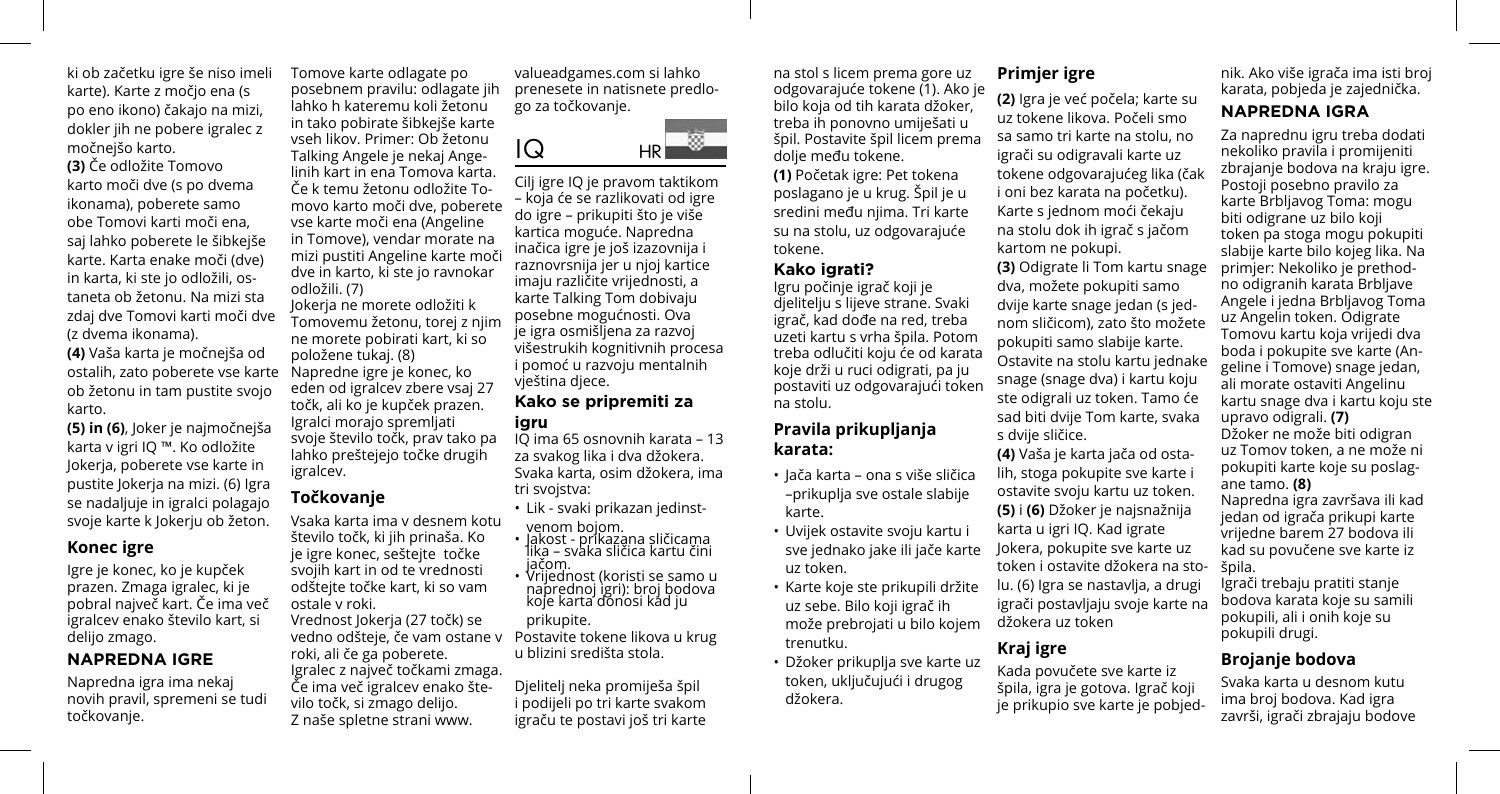na kartama koje su prikupili i oduzimaju od zbroja bodove karata koje su im ostale u ruci. Igrač mora uvijek oduzeti bodove za džokera ako je među prikupljenim kartama ili u igračevoj ruci.

Igrač s najvećim brojem bodova je pobjednik. Ako više igrača ima isti broj bodova, pobjeda ie zajednička..

Možete preuzeti tablicu za unos i zbrajanje bodova s našeg web odredišta www. valueadgames.com

# $IQ \t CZ$

Cílem IQ™ je za použití vhodné taktiky, která je odlišná pro každou hru, získat co nejvíce karet. Rozšířená verze hry je ještě náročnější a rozmanitější, protože v ní mají karty různou hodnotu a karty Toma mají zvláštní schopnosti. Tato hra byla navržena tak, aby zapojovala současně různé kognitivní procesy a pomohla dětem rozvíjet mentální schopnosti.

#### **Příprava hry**

IQ ™ obsahuje 65 základních karet, z toho 13 pro každou z postav a 2 žolíkové karty. Každá karta mimo žolíka má tři vlastnosti:

• Postavu. Všechny karty s touto postavou mají stejnou barvu.

• Sílu, kterou představují symboly dané postavičky. Čím víc symbolů, tím silnější je karta. • Hodnotu (používá se pouze v rozšířené verzi). Jedná se o bodové hodnocení každé karty, pokud ji získáte. Žetony s postavičkou umístěte do kruhu uprostřed stolu. Rozdávající hráč zamíchá balíček, každému hráči rozdá tři karty a další tři karty umístí lícem nahoru vedle žetonů na stole s odpovídající postavičkou (1). Pokud některá z karet

na stole bude žolíková, rozdávající ji vmíchá zpět do balíčku. Balíček umístěte lícem dolů doprostřed mezi žetony.

**(1)** Začátek hry: Z pěti žetonů vytvořte na stole kruh. Doprostřed mezi ně umístěte balíček. Na stůl rozdejte tři karty a položte je vedle příslušných žetonů.

# **Průběh hry**

Hru začíná hráč nalevo od rozdávajícího. V každém kole si hráč vezme horní kartu z balíčku, rozmyslí si, kterou kartu z ruky bude chtít zahrát a položí ji vedle odpovídajícího žetonu na stole.

# **Pravidla pro získání karet:**

• Silnější karta (karta s více symboly), bere všechny slabší karty.

- Zahranou kartu a všechny stejně silné a silnější karty necháváte vedle žetonu.
- Získané karty odložte vedle sebe (hráči je dovoleno si během hry kdykoli své získané karty spočítat).
- Žolík bere všechny karty u žetonu (i žolíky).

# **Příklad hry**

**(2)** Hra již začala a u žetonů postaviček jsou položeny karty. Na začátku sice byly na stole tři karty, ale hráči již zahráli některé své další karty a položili je vedle žetonů příslušné postavičky (i vedle žetonů, u kterých na začátku nebyla žádná karta). Karty o síle 1 čekají na stole, dokud si je některý hráč nevezme za pomoci silnější karty. **(3)** Brát můžete jen slabší karty, a proto pokud zahrajete kartu Toma se silou 2, můžete si vzít pouze dvě karty o síle 1 (s jedním symbolem). Kartu o stejné síle (se silou 2) nechte na stole vedle žetonu a položte na ni svoji zahranou kartu. Na konci tohoto kola tak budou

na stole dvě karty Toma, které mají obě sílu 2. **(4)** Vaše karta je silnější, než všechny ostatní, takže si můžete vzít všechny karty a nechat vedle žetonu pouze svoji zahranou kartu. **(5)** a **(6)** Žolík je nejsilnější kartou ve hře IQ™. Pokud zahrajete žolíka, získáte všechny karty vedle žetonu. Zahraného žolíka nechte u žetonu. (6) Obrázek zachycuje hru o něco později, kdy další hráči zahráli své karty na kartu žolíka vedle žetonu.

## **Konec hry**

Hra končí po rozebrání balíčku. Vyhrává hráč, který získá nejvíce karet. Pokud bude více hráčů se stejným největším počtem karet, o výhru se rozdělí.

# **NÁROČNĚJŠÍ VERZE**

V rozšířené verzi hry vstupuje v platnost několik dalších pravidel a dochází k úpravě hodnocení na konci hry. Karty Toma se řídí zvláštním pravidlem: je možné je zahrát vedle libovolného žetonu a mohou tak brát slabší karty s libovolnou postavičkou. Příklad: Vedle žetonu Angely se nachází několik dříve zahraných karet Angely a jedna karta Toma.

Pokud zahrajete kartu Toma o síle 2 a položíte ji vedle žetonu Angely, získáte všechny karty (s obrázkem Angely i Toma) o síle 1. Kartu Angely o síle 2 a svoji právě zahranou kartu ponecháte vedle žetonu. **(7)** Žolíky není možné pokládat vedle žetonu Toma, ani není možné s jejich pomocí brát karty, které se zde nachází. **(8)** Rozšířená verze hry končí v okamžiku, kdy jeden z hráčů získá karty v hodnotě 27 bodů, nebo pokud dojde k rozebrání balíčku.

Hráči si musí průběžně sledovat body ze získaných karet. Zároveň mohou sledovat body i ostatních hráčů.

# **Hodnocení**

V rohu každé karty je uvedeno její hodnocení. Na konci hry hráči sečtou získané body z karet a od tohoto čísla odečtou body na kartách, které jim zbyly v ruce.

Pokud se v ruce hráče nebo mezi jeho získanými kartami nachází žolík, jeho bodové hodnocení hráč od svých bodů odečítá.

Vyhrává hráč, který získá nejvíce bodů. Pokud bude více hráčů se stejným největším počtem bodů, o výhru se rozdělí.

Nápověda s hodnocením je vám k dispozici ke stažení na našem webu www.valueadgames.com

# $\overline{1}$

Cieľom hry IQ je rozvinúť správne taktiky – ktoré sa budú líšiť v každej hre – za účelom zisku čo možno najväčšieho počtu kariet. Pokročilá hra je ešte väčšia výzva, keďže v nej majú karty rôzne hodnoty a karta Kecal Tom má špeciálny efekt.

Hra bola vytvorená tak, aby zahrňovala viacero kognitívnych procesov a aby tak pomáhala deťom rozvíjať mentálne zručnosti.

#### **Príprava hry**

Hra IQ obsahuje 56 základných kariet – 13 pre každú postavičku a 2 karty Joker. Každá karta, okrem Jokerov, má tri atribúty:

- Charakter, ktorý je znázornený svojou jedinečnou farbou.
- Sila, zobrazená ikonkou charakteru – viac ikoniek znamená väčšiu silu karty.
- Hodnota (len pre pokročilú hru) – číselná hodnota rovná počtu bodov za zisk karty. Rozložte na hernú plochu žetóny charakterov do kruhu. Určite hlavného hráča; ten zamieša a náhodne vyberie 3

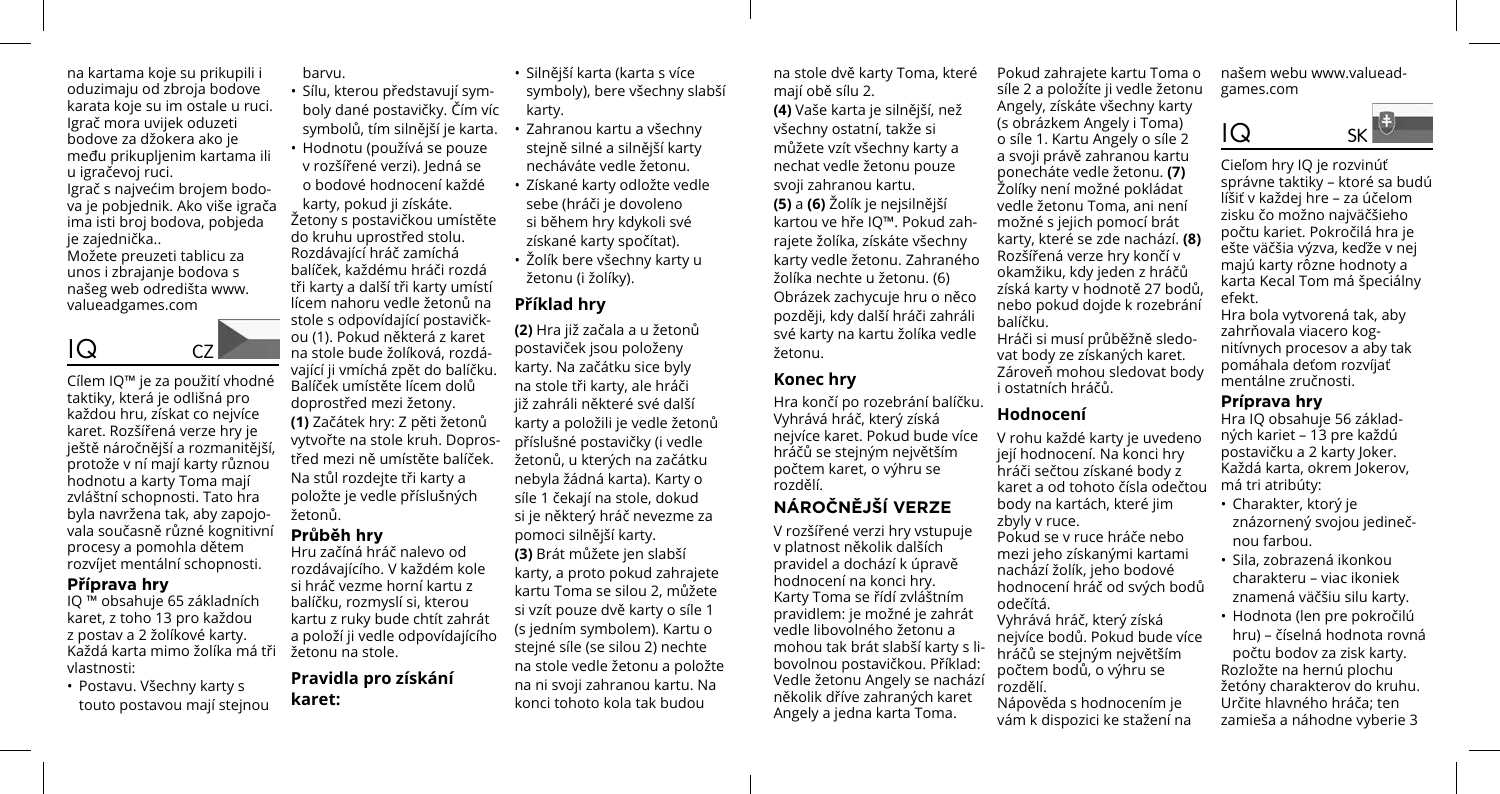karty, ktoré položí lícom nahor vedľa zodpovedajúcich žetónov charakterov (1). Ak je niektorá karta Joker, zamiešajte ju späť do balíčka a potiahnite novú kartu. Dalej každý hráč dostane len tri karty ale neskôr hráči po 3 karty na ruku. Zvyšné karty vytvoria v prostred kruhu balíček lícom nadol. **(1)** Začiatok hry: Päť žetónov tvoria kruh okolo balíčka kariet. Tri karty sú otočené a priradené ku príslušným žetónom.

#### **Priebeh hry**

Hru začína hráč po ľavici hlavného hráča. V každom ťahu si hráč najprv vezme vrchnú kartu z balíčka a potom sa rozhodne, ktorú kartu z ruky zahrá – položí ju lícom nahor vedľa príslušného žetónu charakteru.

## **Pravidlá zisku kariet:**

- Silnejšia karta s viacej ikonkami – berie všetky slabšie karty.
- **Vždy nechajte svoju kartu a karty rovnako silné alebo silnejšie vedľa žetónu**
- Získané karty pred sebou, tie si môže kedykoľvek každý hráč pozrieť a spočítať
- Joker vždy vezme všetky karty pri nejakom žetóne, vrátane iného Jokera

## **Príklad hry:**

**(2)** Hra už prebieha; karty sú povedľa príslušných žetónov. Na začiatku boli vyložené vykladali karty ku príslušným žetónom a to aj k takým, ktoré na začiatku nemali priradenú žiadnu kartu. Karty so silou 1 čakajú, kým si ich hráči nevezmú silnejšou kartou. **(3)** Ak bude zahraná karta Tom so silou 2, hráč tým získa len 2 karty so silou 1 (jedna ikonka) pretože je možné brať len karty s nižšou silou. Karta so zhodnou silou 2 a práve zahraná karta ostanú vedľa žetónu; ostanú tam teda dve Tomove karty, každá so silou 2 (s dvomi ikonkami).

**(4)** Zahraná karta je aktuálne najsilnejšia, takže hráč získa všetky karty a zahranú kartu ponechá vedľa žetónu. **(5)** a **(6)** Joker je v hre IQ najsilnejšia karta. Keď je zahraná, hráč získa všetky karty vedľa akéhokoľvek žetónu, pričom nechá práve vyloženú kartu Joker vedľa žetónu. **(6)** Hra pokračuje, iný hráči položili karty na Jokera vedľa žetónu.

**Koniec hry** Hra končí, keď sa minie balíček. Vyhráva hráč, ktorý nazbieral najviac kariet; ak je takých hráčov viac, výhra je spoločná. **Pokročilá hra**

#### **Táto pokročilá hra pridáva niekoľko doplnkových pravidiel a pozmeňuje bodovanie na konci hry.**

Karty "Kecal Tom" majú nasledovné špeciálne pravidlo: môžu byť položené vedľa akéhokoľvek žetónu charakteru a tak vziať karty aj iných charakterov. Príklad: Vedľa žetónu Angely je niekoľko kariet Angely a jedna karta Kecal Tom ktoré boli vyložené v predchádzajúcich ťahoch. Hráč zahrá vedľa žetónu Angely kartu Toma so silou 2 a získa tak všetky karty so silou 1 (karty Toma aj karty Angely ); následne zostane vedľa žetónu Angely karta Angely so silou 2 a práve zahraná karta. (7). Joker nemôže byť zahraný vedľa žetónu charakteru Tom, takže nikdy nezískava karty z tejto pozície **(8).** Pokročilá hra končí buď keď nejaký hráč získal karty v celkovej bodovej hodnote 27 alebo viac, alebo keď sa minie balíček kariet. Hráči si teda musia udržiavať prehľad nielen o svojich získaných bodoch ale

aj o súperových. **Bodovanie**

Každá karta má istý počet bodov. Na konci hry si hráči spočítajú body za získané karty a od tohto súčtu odpočítajú body za všetky karty, ktoré im zostali na ruke. Hráč musí vždy odpočítať aj body za kartu(y) Joker ak zostala na ruke alebo je medzi získanými kartami. Hráč s najviac bodmi vyhráva, ak je viac hráčov so zhodným najvyšším počtom bodov, výhra je spoločná. Bodovaciu tabuľku si môžete si stiahnuť na stránke www. valueadgames.com

 $|Q|$  RO

Obiectivul IQ ™ este de a se utiliza cele mai bune tactici care vor fi diferite în funcție de fiecare joc –pentru a colecta cât mai multe cărți cu putință. Jocul de nivel avansat este chiar mai interesant și mai variat, deoarece cărțile voastre au valori diferite, iar cărțile Talking Tom vă oferă puteri speciale. Acest joc a fost conceput pentru a implica o serie de procese cognitive care să îi ajuta pe copiii să dezvolte abilități mentale.

#### **Începutul jocului**

IQ ™ are 65 de cărți de bază: câte 13 pentru fiecare personaj și 2 cărți Joker. Fiecare carte,

în afara celor cărților Joker, are trei atribute:

- Personaj fiecare este reprezentat printr-o culoare unică.
- Putere reprezentată prin pictogramele personajului: mai multe pictograme oferă mai multă putere cărtii.
- Valoarea (utilizată numai în jocul la nivel avansat) numărul de puncte care reprezintă valoarea cărtii în momentul în momentul colectării ei.

Se așează jetoanele personajelor în cerc în mijlocul mesei.

Dealerul amestecă pachetul de cărți, împarte câte trei cărți fiecărui jucător, apoi așează trei cărți pe masă cu fața în sus, lângă jetoanele corespunzătoare(1). Dacă una dintre aceste cărți este Joker, se amestecă din nou pachetul de cărți. Pachetul se așează cu fața în jos în mijlocul jetoanelor. **(1)** Începutul jocului: se așează cinci jetoane într-un cerc. Pachetul se așează în mijlocul lor. Pe masă au fost distribuite trei cărți și au fost așezate lângă jetoanele corespunzătoare.

### **Cum se joacă**

Începe jocul jucătorul aflat

la stânga dealerului. Fiecare jucător va lua pe rând ultima carte din partea superioară a pachetului. Jucătorul alege cu care dintre cărțile din mână să joace și o așează lângă jetonul corespunzător de pe masă.

# **Reguli de colectare a cărților:**

- O carte mai puternică o carte cu mai multe pictograme - ia toate cărțile mai slabe.
- **Întotdeauna lăsați-vă cartea și toate cărțile egale sau mai puternice lângă jeton.**
- Păstrați cărțile colectate de lângă voi. Orice jucător le poate număra în orice moment.
- Jokerul colectează toate cărțile de lângă un jeton, inclusiv un alt Joker.

## **Exemplu de joc**

**(2)** Jocul a început deja; cărțile se află lângă jetoanele corespunzătoare personajului lor. Am început doar cu trei cărți pe masă, însă jucătorii și-au jucat cărțile de lângă jetoanele caracterului corespunzător personajului (chiar și cei fără o carte la început). Cărțile cu putere 1 așteaptă pe masă